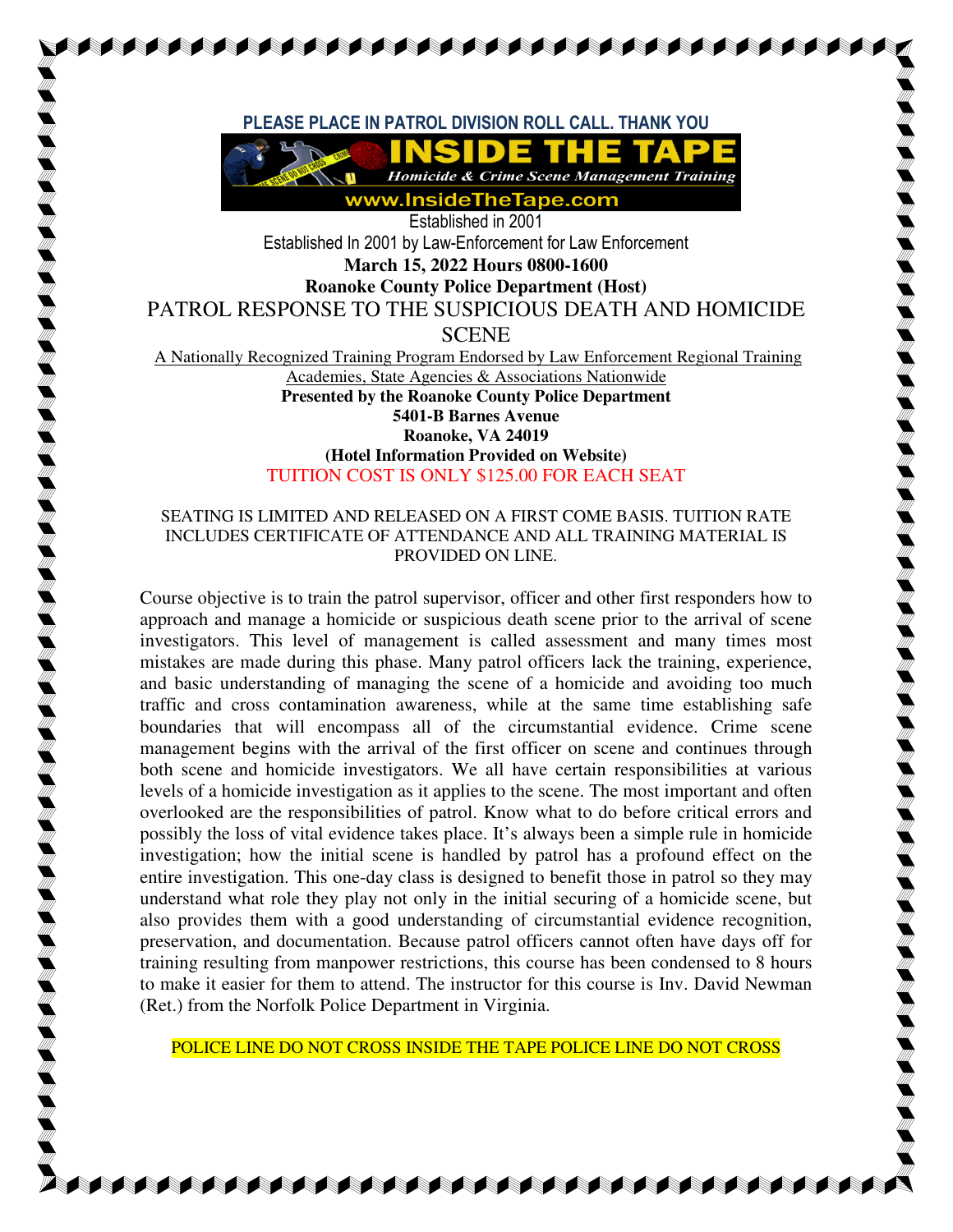*THE INSTRUCTOR* for this training course will be Investigator David Newman (RET) from the Norfolk Police Department in Virginia. Investigator Newman is a 23-year veteran of the Norfolk P.D. formerly assigned to the forensic / homicide unit. His experience in Norfolk includes over 15 years in the bureau serving in homicide & forensics and involvement in over 500 death investigations and high-profile homicides. While serving in forensics he has handled over 2300 cases including an additional 65 homicides. Investigator Newman received his bachelor's degree from Old Dominion University in 1986 in Criminal Justice with a minor in Psychology. He has lectured over 3000 hours to law enforcement agencies across the country on the topic of homicide investigation and its related forensic applications. His courses have been taught in conjunction with the Virginia State Division of Forensic Science and the Office of the Chief Medical Examiner. Investigator Newman also instructs basic and advanced forensics at Thomas Nelson College in Virginia, equivocal death scenes at the Virginia State Division of Forensic Science and is a qualified expert in death investigation and its related forensic fields. He has provided hundreds of hours of expert testimony in criminal court proceedings and is a nationally recognized speaker and authority on this subject.

TOPICS ARE TO INCLUDE: \*THE OBJECTIVE MINDSET DURING THE INITIAL RESPONSE \*INITIAL SCENE ASSESSMENT DEFINED BY SOP AND PROTOCOL \*SIGNIFICANCE OF SCENE PRESERVATION / DOCUMENTATION AND ACCOUNTABILITY \*FIRST RESPONDERS INITIAL RESPONSABILITIES \*RESPONSABILITIES OUTSIDE OF THE PRIMARY BOUNDARIES \*CRIME SCENE CONTAMINATION ISSUES AND SOURCES \*THE SUICIDE SCENE \*THE INFANT HOMICIDE SCENE AND SIDS \*RESPONSE TO THE SCENE AND INITIAL SAFETY ISSUES \*EVALUATION OF THE 911 PHONE CALL DURING ASSESSMENT

\*CURSORY SEARCHING OF THE SCENE AND 4TH AMMENDMENT ISSUES \*ESTABLISHMENT OF PROPER HOMICIDE SCENE BOUNDARIES \*RECOGNITION OF THE PRIMARY VS. THE SECONDARY CRIME SCENE \*HANDLING OF CIRCUMSTANTIAL EVIDENCE DURING CURSORY SEARCHING

\*EVALUATION OF CIRCUMSTANTIAL EVIDENCE CATEGORIES AND RECOGNITION

## \*PRESUMPTIVE I.D. OF THE VICTIM AND SIGNS OF DEATH

Inside the Tape Training was established in 2001 at the request of law-enforcement agencies in the State of Maryland. Since that time, Inside the Tape has developed into one of the most thorough and requested homicide investigation training courses available to law-enforcement today. This training is open to any member of law-enforcement at the state, local and federal level. Medical examiner investigators and coroners are also encouraged to attend this training. This course has been established and developed to benefit those from all levels of experience in the area of homicide and suspicious death investigation.

Register on Line at www.insidethetape.com E-Mail insidethetape@cox.net PHONE: (757) 748-1991 FAX: (866) 529-6152 TOLL FREE: (800) 297-6007 CLICK ON THE ROANOKE COUNTY COURSE ON THE CALENDER PAGE

**A BERTAL A BERTAL A BERTAL A BERTAL A BERTAL A BERTAL A BERTAL A BERTAL A BERTAL A BERTAL A BERTAL A BERTAL A**